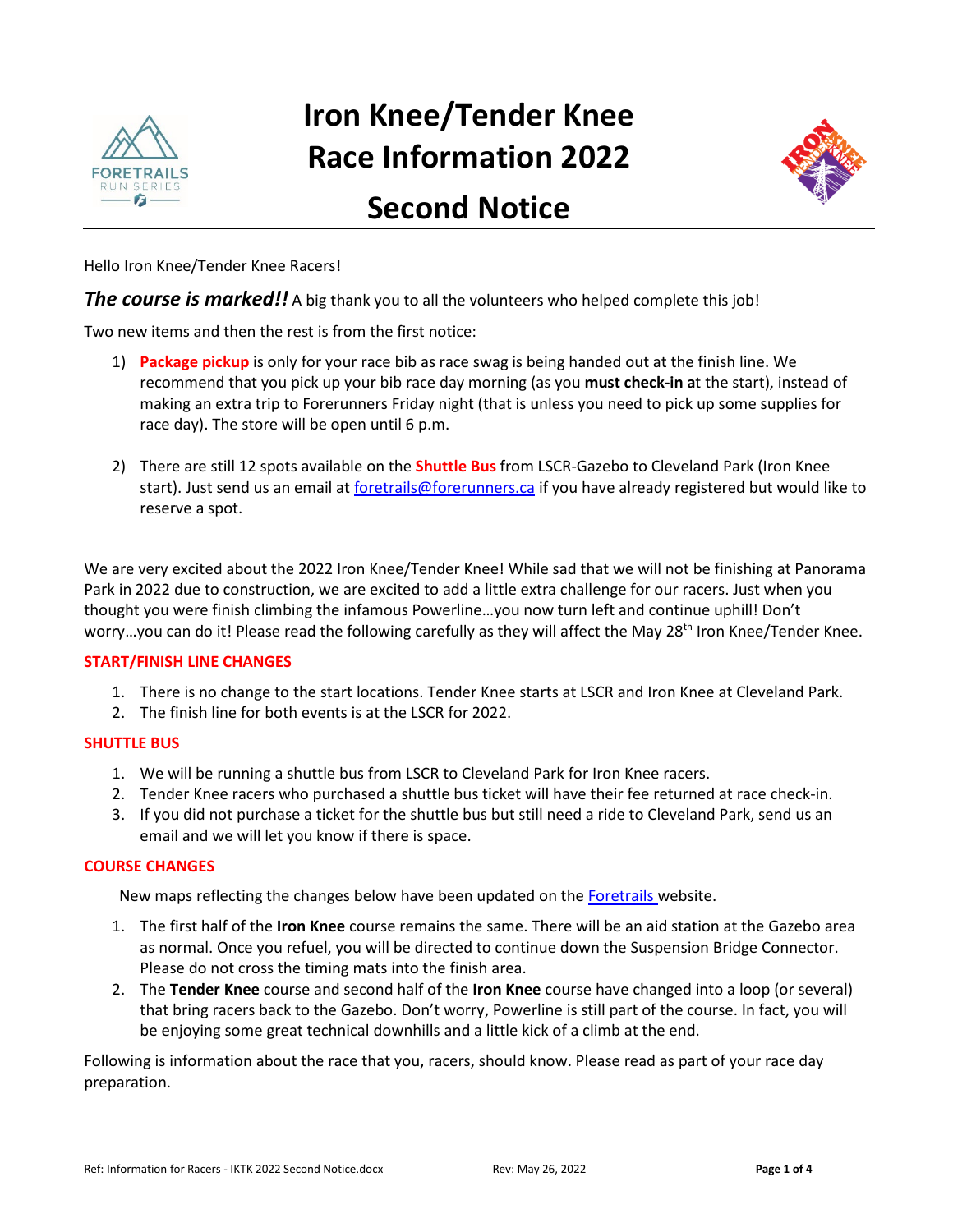# SCHEDULE OF EVENTS

#### Race Day

| <b>Time</b>        | <b>Item</b>                          | <b>Details</b>                                                                                                                                                  |  |  |
|--------------------|--------------------------------------|-----------------------------------------------------------------------------------------------------------------------------------------------------------------|--|--|
| $06:45$ am         | <b>Shuttle Bus Departs</b><br>Gazebo | Pick up at LSCR Gazebo roundabout for drop-off at Cleveland Park<br>Will make a stop at Capilano University parking Lot #4 (be by<br>driveway onto Lillooet Rd) |  |  |
| $07:00$ am         | Racer Check-in Opens                 | <b>LSCR for Tender Knee</b><br>Cleveland Park for Iron Knee                                                                                                     |  |  |
| 07:50 am           | Race Debrief                         | For 08:00 start                                                                                                                                                 |  |  |
| $08:00 \text{ am}$ | Race Start:                          | Iron Knee - Cleveland Park<br>$\bullet$<br><b>Tender Knee - LSCR</b><br>$\bullet$                                                                               |  |  |
| Awards             | See below                            |                                                                                                                                                                 |  |  |

#### Reminders:

- $\checkmark$  ALL racers must check-in 30 minutes prior to race start. This includes racers who picked up their race package on Friday.
- $\checkmark$  All racers must be at start line 10 minutes prior to race start for race debrief.
- $\checkmark$  NO Dogs allowed on course.
- **Carry hydration and fuel**. There is a lot of climbing and distance between some of the aid stations.

# COURSE INFORMATION (2022)

The Iron Knee starts at Cleveland Park and the Tender Knee starts at the LSCR Gazebo.

| <b>Distance</b> | Ascent | <b>Decent</b> | Terrain                                             | <b>Course Map</b> |
|-----------------|--------|---------------|-----------------------------------------------------|-------------------|
| Iron Knee       | 1044m  | 1088m         | ↑ 49% $\vert \downarrow$ 46% $\vert \rightarrow$ 5% | Map & Description |
| Tender Knee     | 598m   | 598m          | ↑45% $\sqrt{49\%}$   →6%                            | Map & Description |

### Cut-off Times

• The course closes at 1:00 p.m.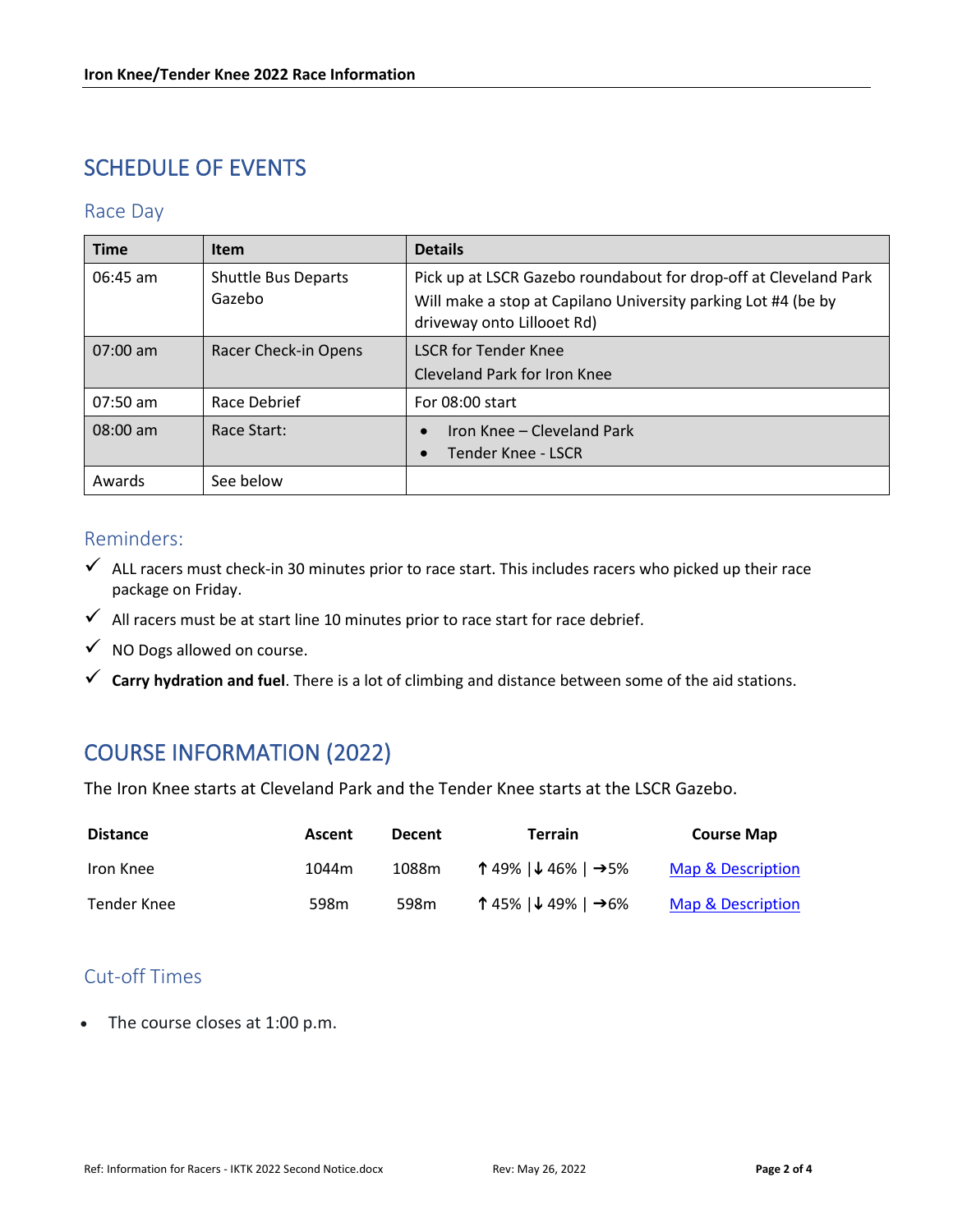#### Aid Stations

There are four aid stations in total. Four for Iron Knee and one for Tender Knee. Aid stations will have water, electrolyte drink, gels, chips, gummies, cookies and other treats. First Aid supplies are available at every aid station.

Aid Station locations:

- 1. Mosquito Creek bridge at Baden-Powell trail (water only) (Iron Knee only)
- 2. Mountain Highway (Iron Knee only)
- 3. LSCR Gazebo (Iron Knee only)
- 4. Powerline at Mushroom trail intersection (all events)

**Call out your bib numbers at all aid stations, except Mosquito Creek.** This is MANDATORY for safety reasons.

#### Supplies to Carry

We ask that racers carry some water and fuel. There are big climbs and approximately 7K between some of the aid stations. You will need the hydration and fuel.

#### **Marshals**

Marshals are located at various points along the course to help keep you on course. Please listen to the marshals at street crossings. We are not allowed to stop traffic, so they are there to help you cross the road and keep you safe! There will be signage (and flagging) at intersections with no marshals.

#### Volunteers

Please remember to thank our wonderful volunteers for helping to make this a great event!

## EVENT INFORMATION

#### Package Pickup

- Race Bibs may be picked up on Friday, May 27<sup>th</sup>, at 5-6 p.m. at Forerunners North Shore, 980 Marine Drive, North Vancouver, however, *we recommend you do this race day morning at the start line as you must check-in regardless*.
- Race Day (Saturday, May 28<sup>th</sup>) at the race start 30-45 minutes before your race start time.
- Race Swag will be given at the finish line for both events.